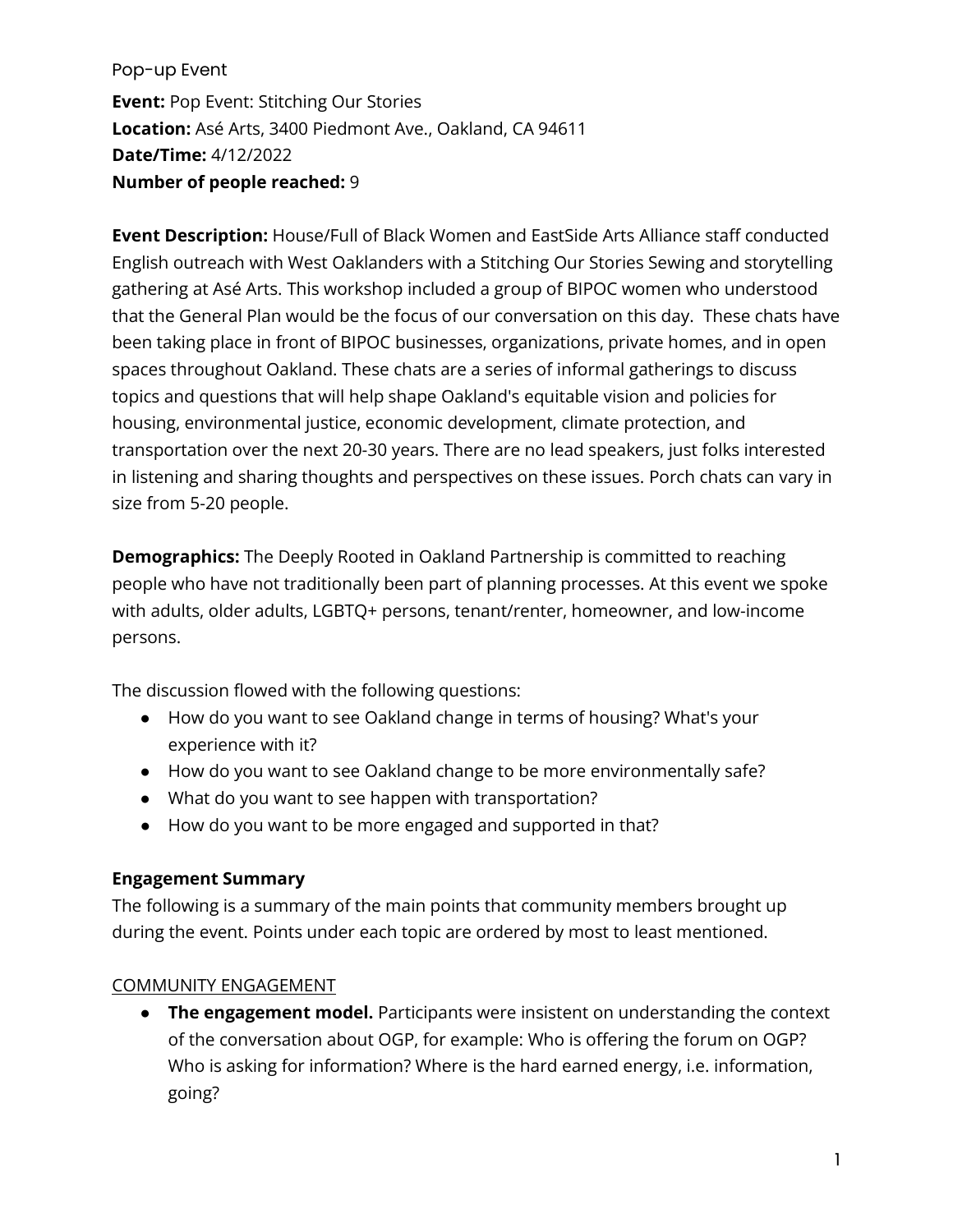Pop-up Event

- **Fatigue and extraction.** Participants noted the general sense of fatigue in providing feedback coupled with a lack of faith that the information would be utilized well. There were concerns about extractive patterns of information gathering in which community members volunteer their time and energy but receive nothing in return (giftcards, groceries) and see no change as a result. Using the pandemic school closures as an example, one participant said: "I saw that no one did anything - no one who could do anything, did anything."
- **Gatekeeping and representation.** Participants expressed the insufficiency of one person or organization "representing" all of West Oakland, or other area. Often, models of participation "check a box" by using one well-known professionalized community member to speak on behalf of a constituency. Participants discussed this creating too much pressure on the single person and that this model lacks integrity; more people need to be involved to share their opinions.
- **Real people don't have the ability to participate.** Participants noted that the people who are able to participate in meetings on OGP and other issues do so because they have the luxury of time. Most people who suffer the brunt of systemic failures are unable to take time out to give feedback in established mechanisms for feedback. When the events happen, do gatherings feel welcome accepting of everyone?

## HOUSING

*"I stay in an apartment owned by Chevron. Chevron has bought up 300+ properties in Oakland. For these companies who buy up properties, while tenants want to stay in Oakland and eventually buy property. There is no landlord because they are a corporation and now they own up a lot of Oakland. What does that look like next for the tenants? They bought properties where there are already long-term tenants.*

*I put a lot of love into my place. It was a dump when I moved in, I've turned my place into a veggie garden for food and garden therapy. I'm always thinking, at any moment, are they going to turn me out? All the investment in the place I've put in could be no more, at any moment.*

*How can the city make it possible to own the places they already live in? For people to buy where they're at."*

## **HOUSING AFFORDABILITY AND DISPLACEMENT**

**Renters:**

● **Issues:** Big corporations are buying up buildings and large tracts of land where longstanding tenants have invested a lot into improving the property and creating a sense of place. These long-term renters often have aspirations to buy, in addition to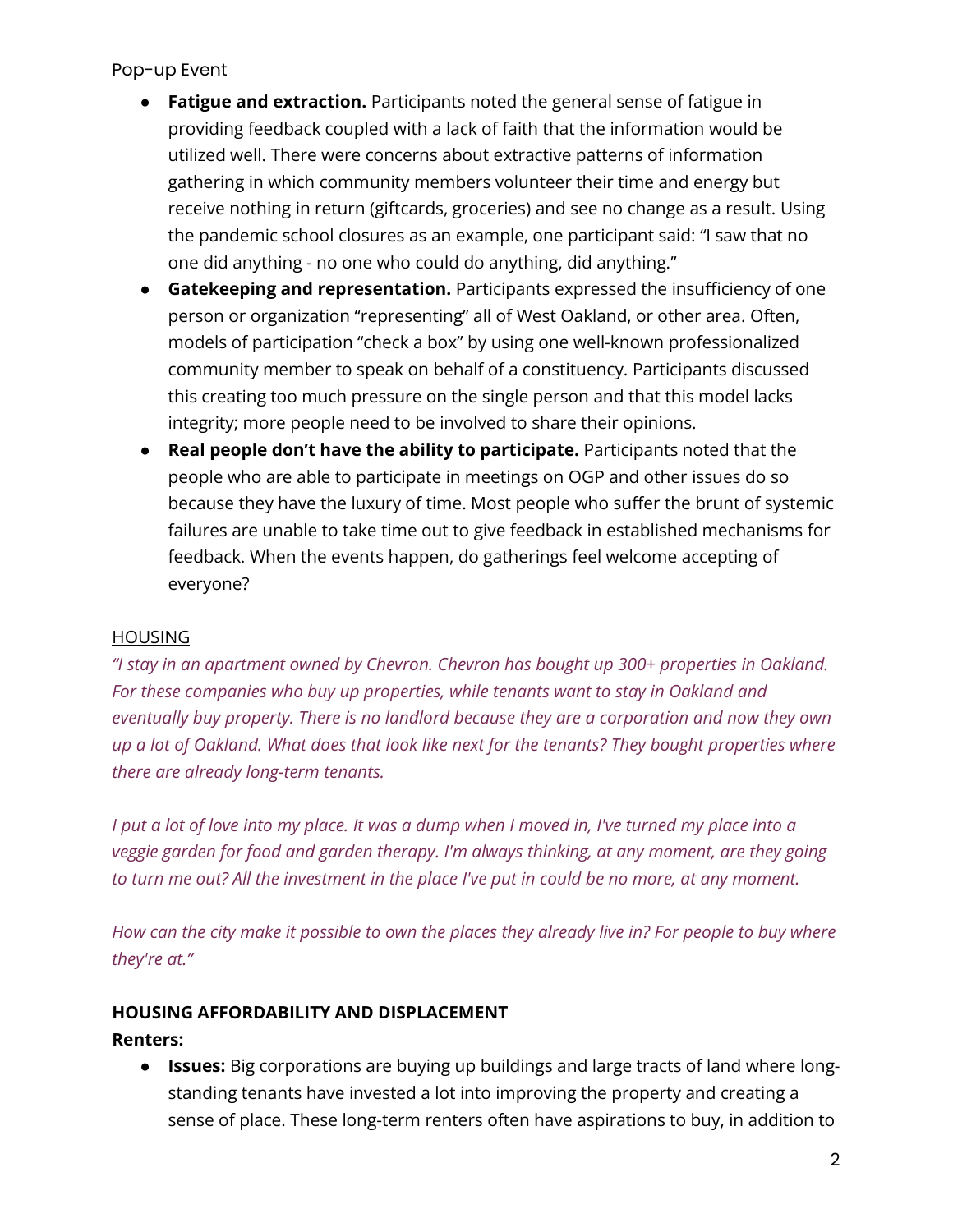## Pop-up Event

an attachment to their home and neighborhood. They are now faced with uncertainty and an atmosphere of insecurity as to when they might be unceremoniously forced out.

● **Solutions:** Create programs that allow for renters to move towards buying the property they have been renting long-term

## **Oakland is a hostile place to live:**

- **Issues:** 
	- "I watched my entire block I watched all the people I grew up and went to school with move away. How do you think that feels? Is that hospitable? It's very hostile to live in Oakland now. What's making these things hostile? Is it the schooling crisis? Access to food for some people? Access to jobs? Childcare? It's all these things in combination."
	- "Part of the reason for moving out of Oakland is not having adequate schooling."
- **Solutions:** Get back to the days when mutual aid and belonging helped people get through challenges. Support each others' businesses, get to know each other's' children, and help teach each other.

## **HOMELESSNESS**

- **Issues:** Living is so hard that people powering through everyday life become desensitized, especially to the people on the street who are houseless and how we interact with them. People create barriers because it is harder to let in the reality and contend with the difficulty of those feelings. The majority of people who are houseless in the community are from the community.
- **Solutions:** We should change how we talk to them instead of allowing ourselves to not communicate with them. Disabuse yourself of stereotypes and of the value judgements that follow from those stereotypes. Ask yourself "what can I do in service of you?"

| <b>Race/Ethnicity</b>            | Count | <b>Percent</b> |
|----------------------------------|-------|----------------|
| <b>Black</b>                     | 7     | 78%            |
| White                            | 0     | 0%             |
| Asian American                   | 1     | 11%            |
| Latinx                           |       | 0%             |
| Native Hawaiian/Pacific Islander |       | 0%             |

## Table 1. Engagement by Race/Ethnicity